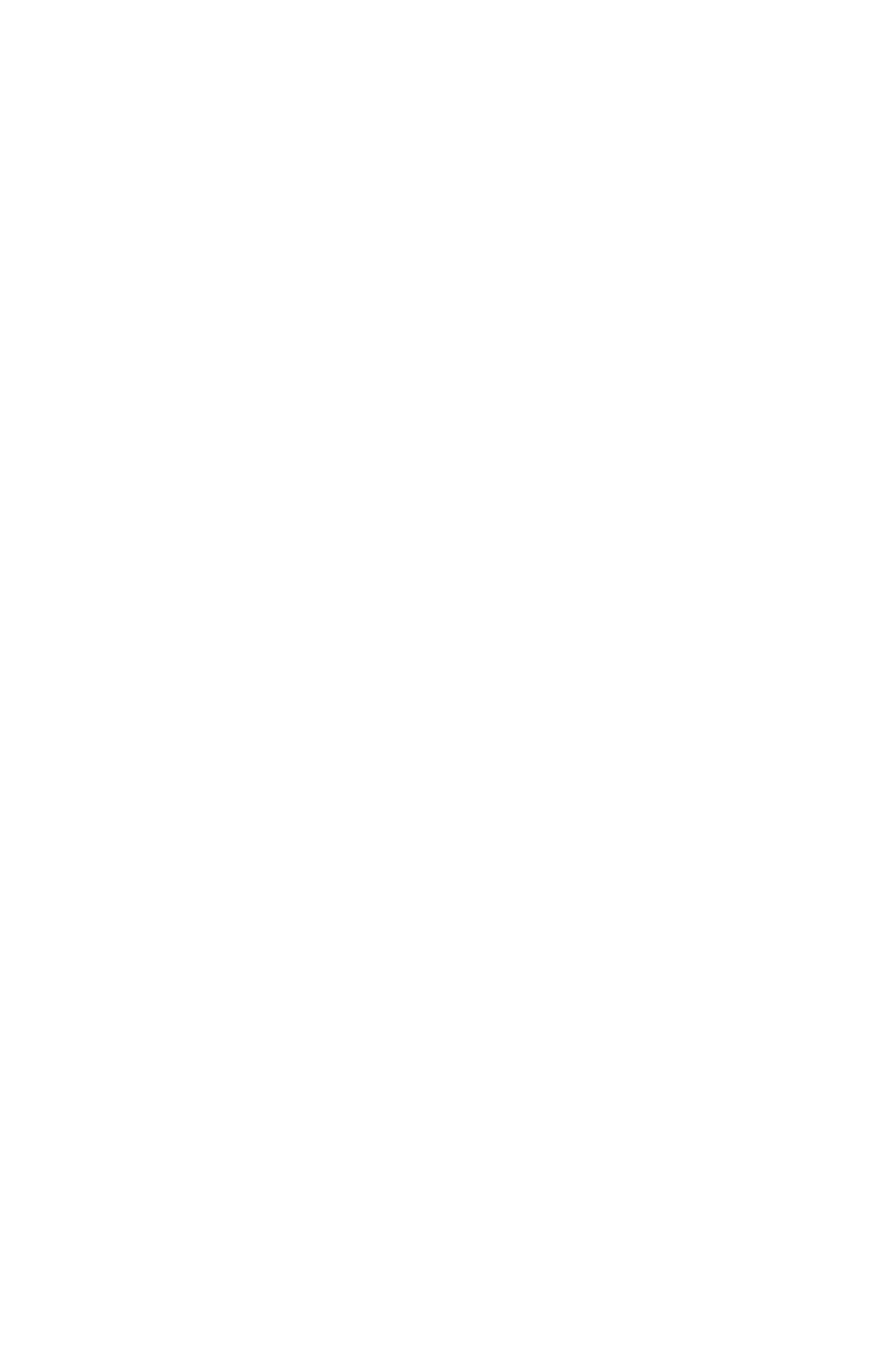# **Table of Contents**

| A Letter from the President     | 2  |
|---------------------------------|----|
| <b>Statement of Purpose</b>     | 3  |
| Definition of Terms             | 4  |
| <b>Tiers of Registration</b>    | 5  |
| <b>Benefits of Registration</b> | 6  |
| Registration Information        | 7  |
| <b>Registrant Expectations</b>  | 8  |
| Tenets of Faith and Doctrine    | 9  |
| <b>Fiscal Year</b>              | 13 |
| <b>Registration Dues</b>        | 13 |
| <b>Ministry Credentials</b>     | 14 |
| Questions and Answers           | 15 |
| <b>Church Association</b>       | 18 |
| Communication & Information     | 18 |
| <b>AFCM Canada Leadership</b>   | 19 |
| <b>AFCM Contact Information</b> | 20 |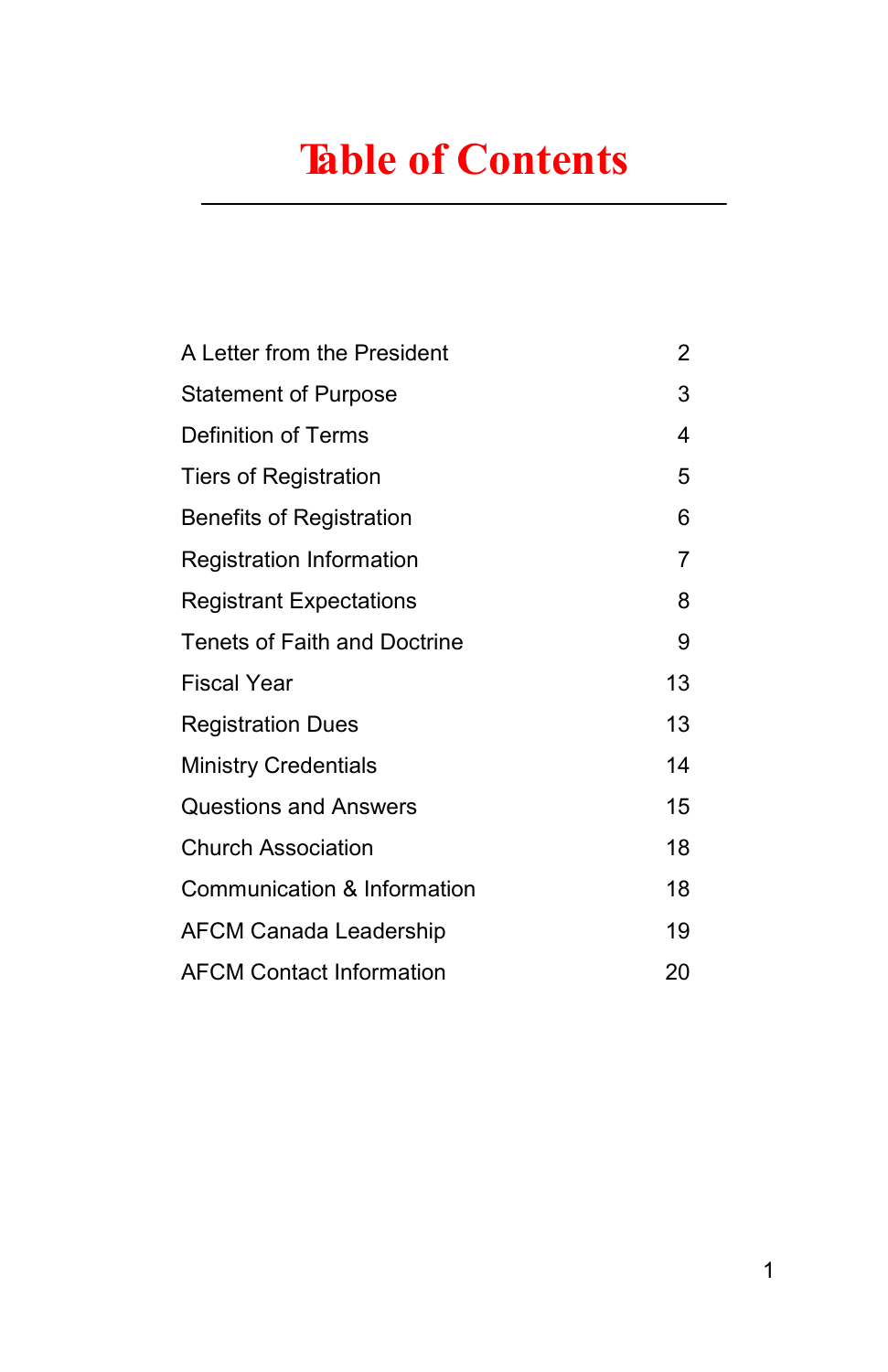# **A Letter from the President**

Dear AFCM Registrant,

I want to welcome you into the fellowship of the Association of Faith Churches and Ministers (AFCM). The Lord raised up AFCM so that men and women preaching the Gospel of Jesus Christ could have a means of fellowship, Godly counsel and encouragement.

Please read the contents of this Handbook carefully. Your understanding and compliance with the communication and accountability systems of AFCM are vitally important in order to flow together in harmony.

The AFCM International and AFCM Canada office staff and leadership are prepared to help you in any way possible. We want you to know that you are not alone in the ministry. We stand behind you and pray for you on a regular basis.

We appreciate your desire to be a part of AFCM and we consider it a privilege to have you as a registrant. We are here to serve you. May God's richest and best be yours as you minister the Word of God to His people.

Yours in Christ,

Vilini Wereman

Rev. Julius "Jim" Kaseman President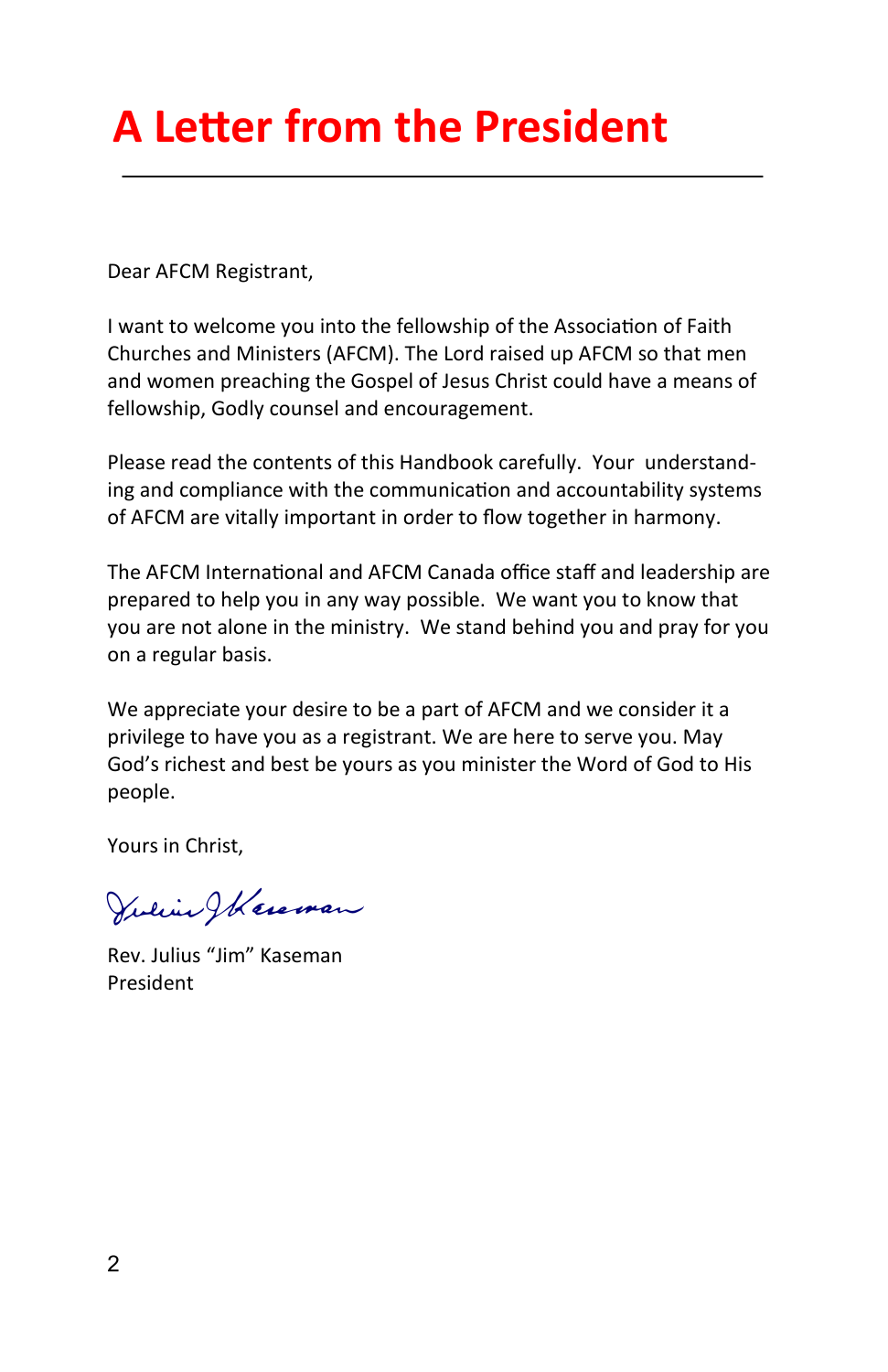#### **Vision**

The vision of AFCM is to reach the nations with faith. AFCM endeavours to provide support, leadership and spiritual oversight for its registrants and registered ministries who are united in their common beliefs, who desire fellowship with other ministers of like precious faith and who are in need of ministerial credentials provided by a reputable organization.

Although AFCM serves as a spiritual covering for its registrants, it does not govern any of its registrants' ministries. Each ministry operates independently of AFCM. However, as members of the Body of Christ, all should live lives representative of Christ and above reproach.

Therefore, AFCM and its leadership strongly believe, teach, and exemplify a high standard of integrity, Godly character, and moral excellence, and encourage that standard to be duplicated by all registrants.

### **Purpose**

- 1. To provide a means of unity, strength and fellowship among registrants of AFCM.
- 2. To assist AFCM ministers in reaching their most effective potential in the ministry to which God has called them.
- 3. To recognize ministers who have proven themselves through registration in AFCM as licensed or ordained ministers.
- 4. To supply a means of Godly encouragement and counsel to ministers in accuracy of doctrine and integrity of character.
- 5. To assist in coordinating ministry projects and the support of AFCM missionaries.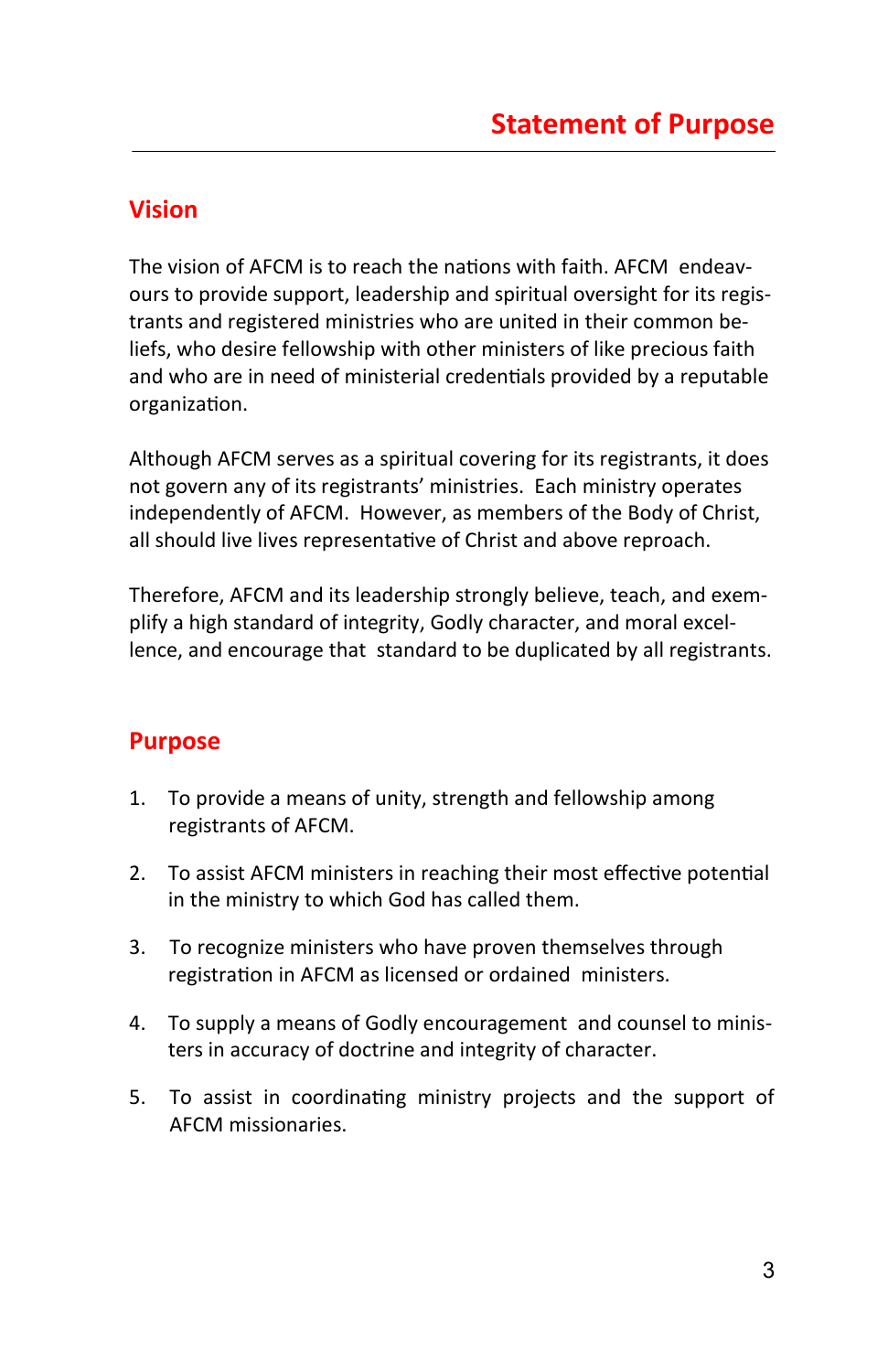# **Definition of Terms**

#### **AFCM International**

Association of Faith Churches and Ministers International.

#### **Jim Kaseman Ministries**

The evangelistic association that covers all of Jim Kaseman's ministry not related to AFCM.

#### **Board of Trustees**

The governing administrative body of AFCM Canada.

#### **Ministerial Credentials**

Ministerial credentials pertain to those believers who have the responsibility of fulfilling five-fold ministry (Apostle, Prophet, Evangelist, Pastor, and Teacher). His/Her function differs from a "Christian Worker" or a person serving in the ministry of helps in that a five-fold minister is recognized by civil authority.

#### **Director**

A minister who assists with care of registrants located within a designated country. Responsible for the coordination and operation of the activities pertaining to AFCM and its registrants within his/her country.

#### **Regional Director**

A minister who assists with care of registrants and registered churches located within a designated region. A regional director is responsible for the coordination and operation of all activities pertaining to AFCM and its registrants within his/her region.

#### **Regional Support Team**

Support Team members assists the regional director with the care of registrants and registered churches located within his/her region.

**Executive Committee** consisting of ordained ministers approved by the President who prayerfully consider and collectively approve each person applying for registration with AFCM.

#### **Governing Authority**

A minister appointed by the Board of Directors to assume legal and administrative oversight for provincial registration of Ordained minis-

4 ters with Dept. of Vital Statistics in each province.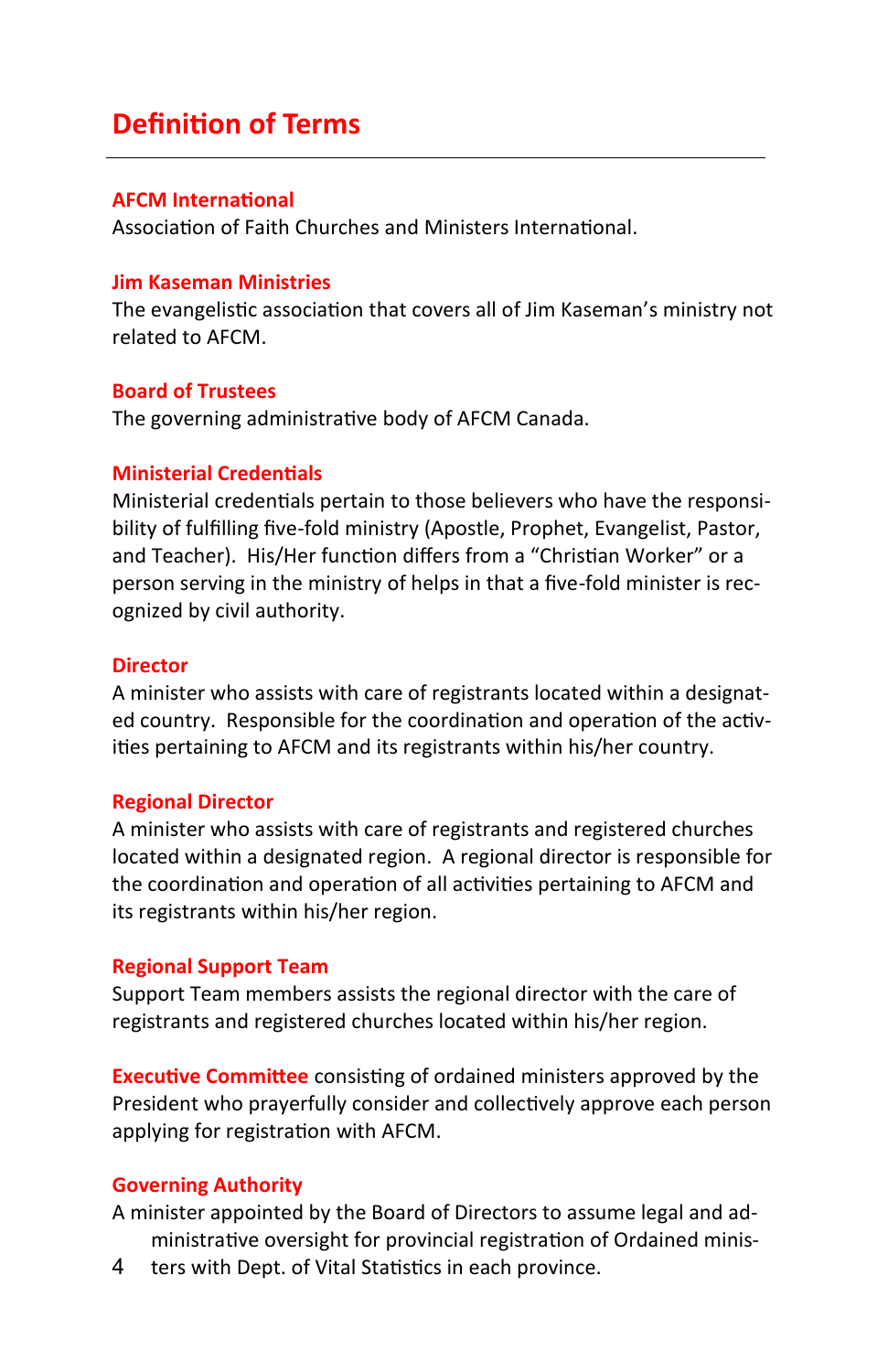#### **Registrant**

A person who has been approved and accepted as a registrant of AFCM whether by ordination, licensing, Christian worker status, or "registration only". He/she remains in good standing with the organization as long as he/she agrees to comply with the policies and Tenets of Faith and Doctrine set forth in this handbook and maintains annual renewals.

#### **Associate Church**

These are churches who want the oversight of registration in AFCM, but who have their own Canada Revenue Agency BN number. These churches submit spiritually to the President of AFCM either directly or through the AFCM Canada Regional Directors and receive guidance and support.

# **Tiers of Registration**

#### **Ordination**

Ordination is intended for those ministers who are working in five-fold ministry, have proven ministry experience, and are generally serving in full time ministry. Ordination includes registration with the Provincial Registrar in your province for marrying privileges.

#### **Ministerial Licensing**

This level of licensing is intended for those individuals who are working part time or full time in five-fold ministry. Application for temporary marrying privileges is required in order to perform a marriage.

#### **Provisional Licensing**

This level of licensing is intended for those who feel called to five-fold ministry but are beginning in ministry, just out of Bible School, or new to AFCM.

#### **Registration Only**

"Registrant Only" status is for those who choose to keep their ministry credentials with another organization as well as enjoy the benefits of registration with AFCM.

#### **Christian Worker Status**

"Christian Worker" status is a level of registration specifically targeted for an individual who has exhibited faithfulness and effective service in a support or helps ministry role either in a church or ministry, either as a volunteer or as a staff member. Applications for this level of registration are initiated by the individual's pastor who must already hold credentials with AFCM. 5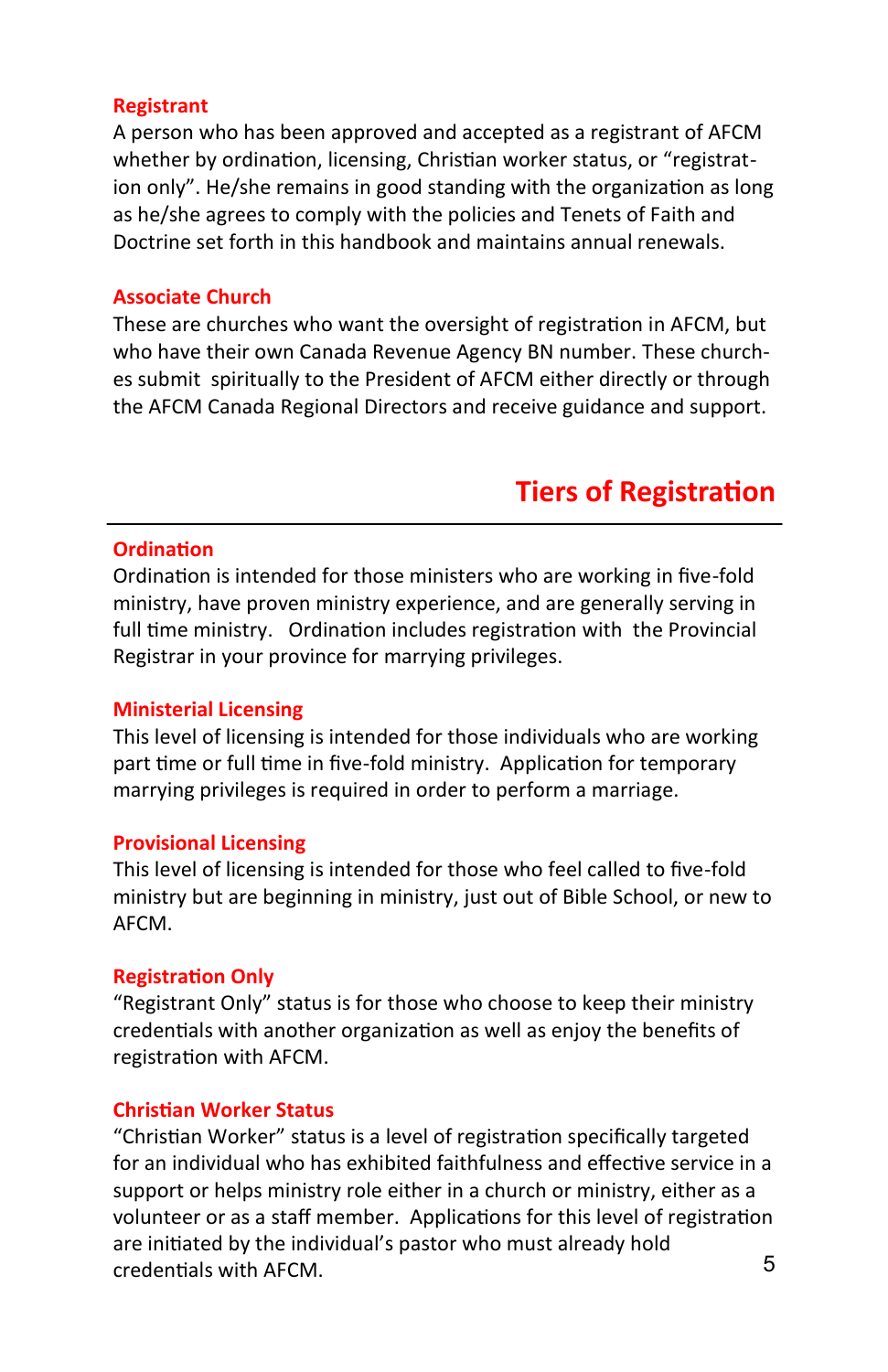# **Benefits of Registration**

#### **Pastoral Support**

Through the encouragement of Jim and Kathleen Kaseman who are pastor to our pastors, as well as through regional ministry which is available during times of opportunity, stress and/or crisis.

#### **Fellowship**

Registrants of AFCM enjoy a wide range of opportunities to build relationships through regional minister's meetings and annual conferences.

#### **Continuing Ministerial Education**

AFCM provides occasions throughout the year for ministers to continue practical training to enhance their ministerial education and spiritual development through local, regional and national conferences as well as through monthly Faith Aids and additional training through AFCM International Training Centers (AFCMITC).

#### **Organizational Structure**

AFCM registrants enjoy the security of structured administration consisting of procedures and forms that allow growth in a consistent and organized manner.

#### **Professional Resources**

AFCM maintains a network of professional support (i.e., lawyers, CPAs, church growth consultants, etc.) who are available to assist credentialed registrants and registered churches.

#### **Church Resources**

For churches who are in search of qualified ministers for their staffs, as well as interim or replacement ministers, AFCM can make recommendations from its available ministers.

#### **Traveling Ministers**

AFCM maintains a list of recommended ministers that are available to assist the local church in fulfilling their vision.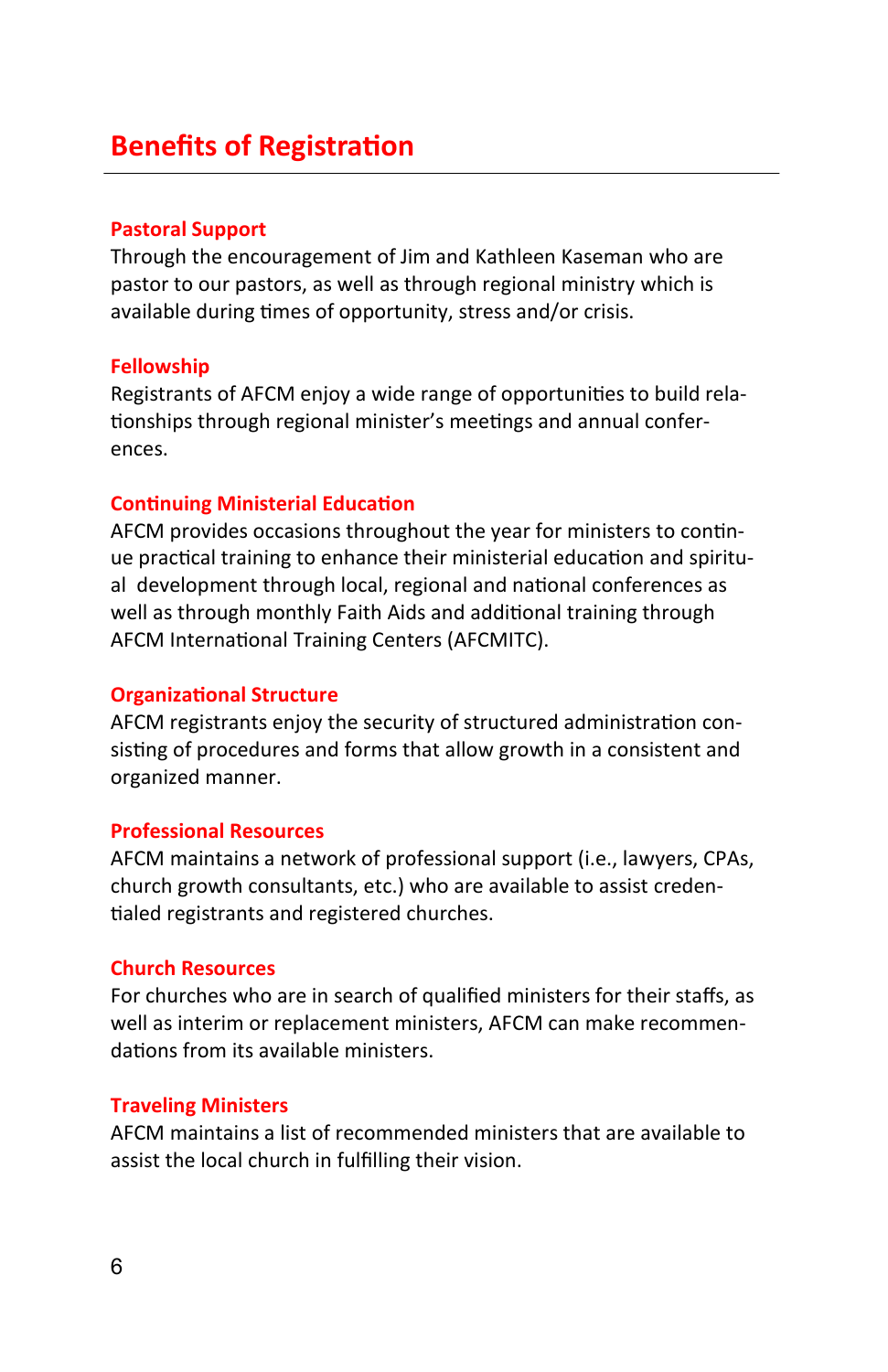#### **SECTION 1 Approval of Registrants**

Any church or minister interested in becoming a registrant of AFCM shall submit a completed and signed application on a form approved by the Board of Directors, to the Executive Committee along with the applicable fees. Each application shall be considered by the Executive Committee and either approved or disapproved. Applicants whose applications are so approved shall become active registrants of AFCM Canada.

#### **SECTION 2 Qualifications**

An applicant shall give clear evidence of his/her agreement with the Tenets of Faith and the policies set forth in this handbook. Also, he/ she must conduct themselves in line with the spiritual qualifications given for leadership in I Timothy 2:3-7 and Titus 1:1-8.

#### **SECTION 3 Honorary Members**

The Board of Directors, at a duly organized meeting, may elect honorary members by a unanimous vote of the members present. Honorary members shall be exempt from payment of any fees and shall be entitled to all the privileges of registrants.

#### **SECTION 4 Resignation**

Any registrant may withdraw from AFCM after fulfilling all obligations to it by giving written notice of such intention to the AFCM Canada office or Regional Director. The notice shall be presented to the Board of Trustees or Executive Committee by the AFCM Canada Director at the first meeting following its receipt.

#### **SECTION 5 Suspension/Revocation**

The Board of Trustees reserves the right to suspend, or revoke a registrant's license, ordination, Christian worker status, or registration with AFCM for cause such as violation of any of the policies or rules of the corporation, or for conduct prejudicial to the best interest of AFCM.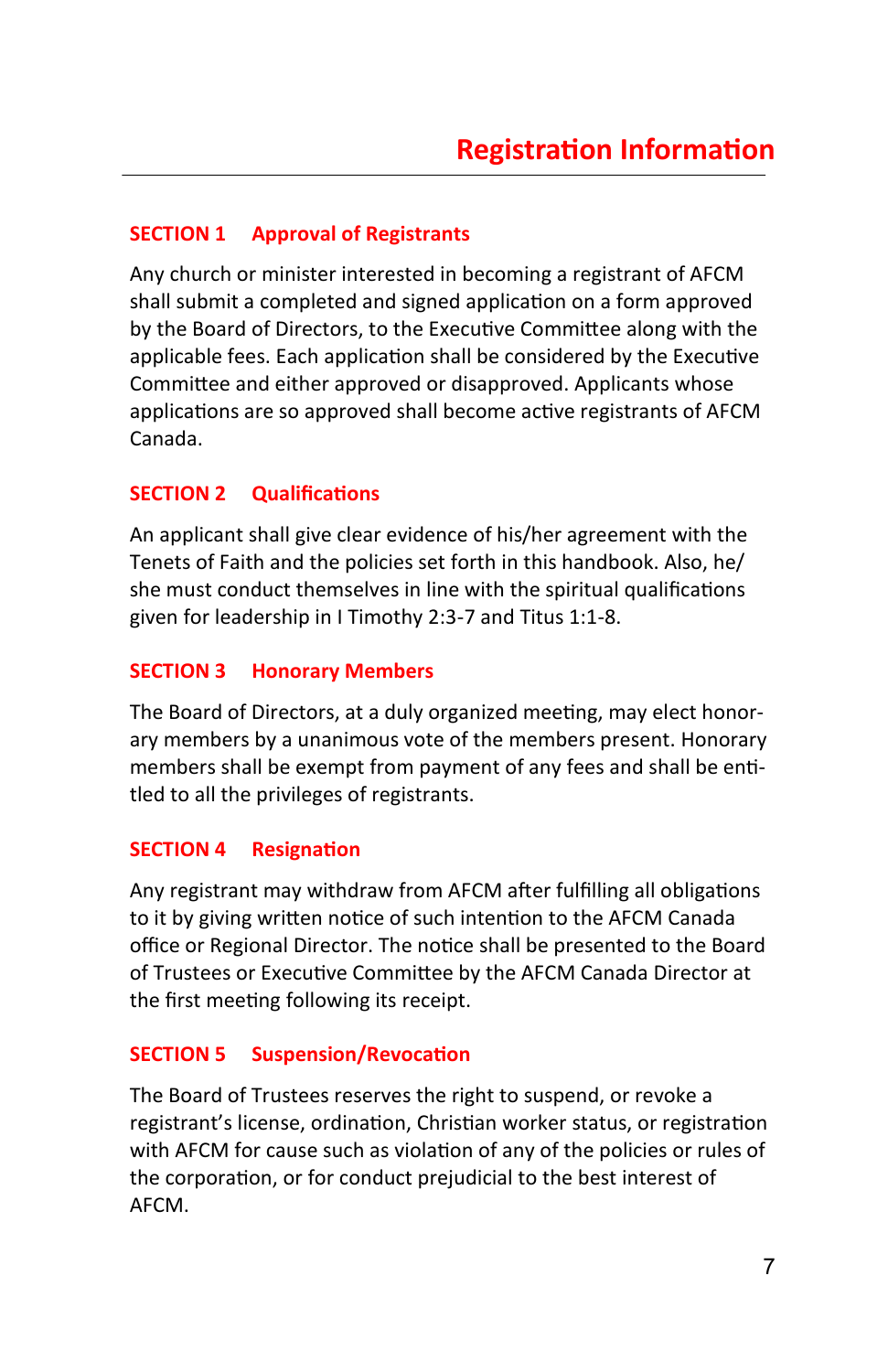# **Registrant Expectations**

AFCM endeavours to personally know those who are registered with the corporation.

The following are ways registrants are required to become involved:

- Attend Regional AFCM meetings.
- Participate in AFCM outreaches/projects prayerfully and/or financially.
- Attend AFCM Canada Family Reunion.
- Attend annual AFCM International Family Reunion if possible.
- Build relationships with registrants in his/her region and with the Regional Director/Assistant Regional Director.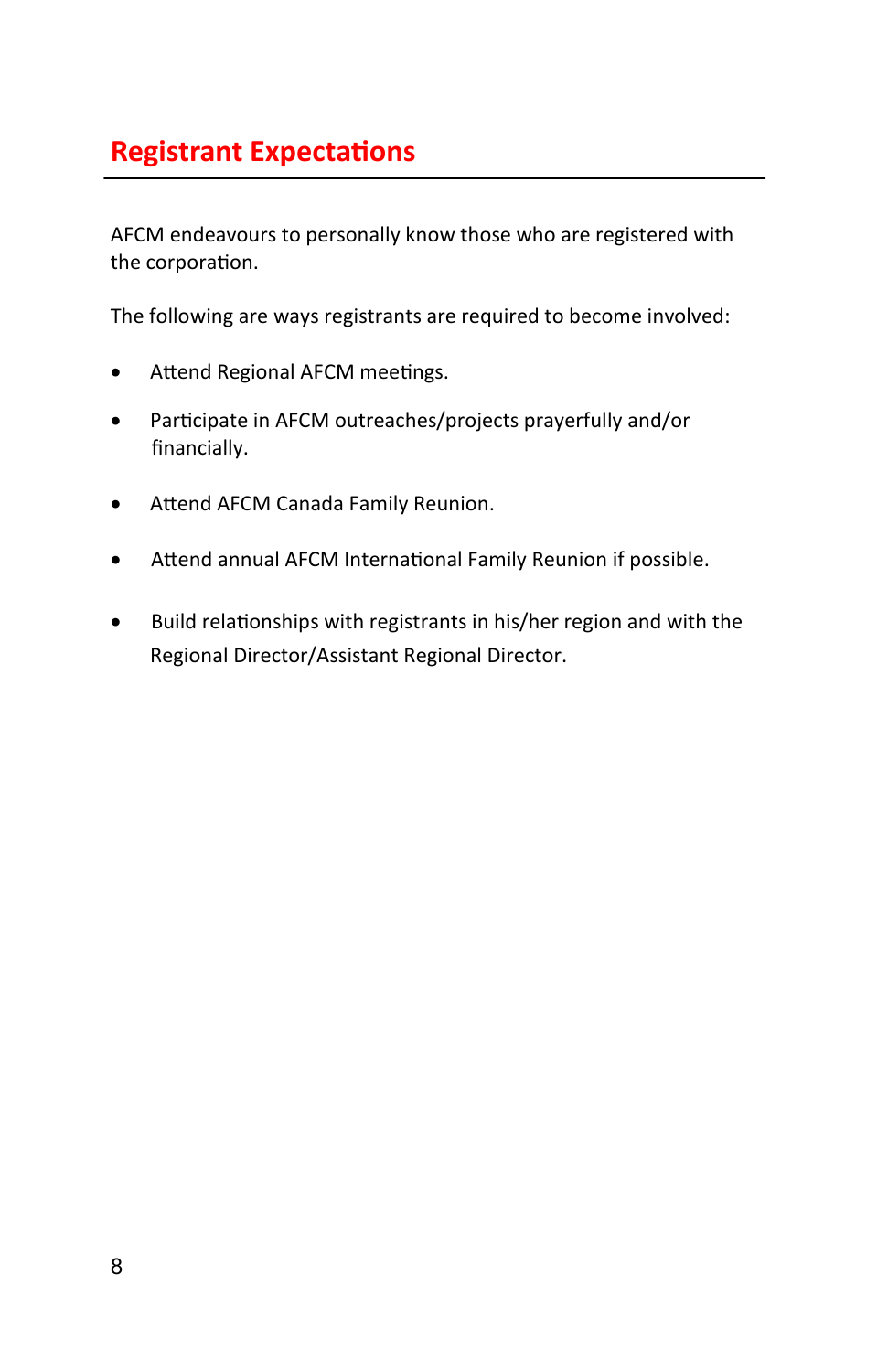AFCM accepts the Scriptures as the revealed will of God and the all sufficient rule of faith and practice. For the purpose of maintaining general unity, the Corporation adopts the following Statements of Fundamental Truths and Doctrine.

#### **Section 1 The Scriptures**

The Bible is the inspired Word of God, the product of the holy men of old who spoke and wrote as they were moved by the Holy Spirit. We accept it as our infallible guide in matters pertaining to conduct and doctrine. 2 Tim. 3:16; 2 Peter 1:21; 1 Thess. 2:13

#### **Section 2 The Godhead**

The triune Godhead is comprised of three separate and distinct persons -the Father, the Son, and the Holy Spirit - who are eternally selfexistent, self- revealed, and function as one entity. Jesus Christ, who is God manifest in the flesh, is the second member of the Godhead, coequal and co-eternal with the Father and the Holy Spirit. John 1:1, 1:14, 16:28, 1:18, 15:26

#### **Section 3 Redemption**

We are created beings, made in the likeness and image of God, but through Adam's voluntary transgression, fell, and sin came into the world. Jesus Christ, the Son of God, was manifested to destroy the works of the devil and gave His life and shed His blood to redeem mankind back to God. Romans 3:10, 3:23, 5:14; I John 3:8

#### **Section 4 The Salvation of Man**

- a) Man's only hope of redemption is through the shed blood of Jesus Christ. On the cross Jesus Christ became sin and sickness providing both salvation and divine healing for all mankind, being justified freely by His grace through faith. Psalm 103:3; Romans 3:24, Romans 10:8-10; Ephesians 2:8
- b) The Evidences of Salvation. The inward evidence to the believer of his salvation, is the direct witness of the Spirit. The outward evi-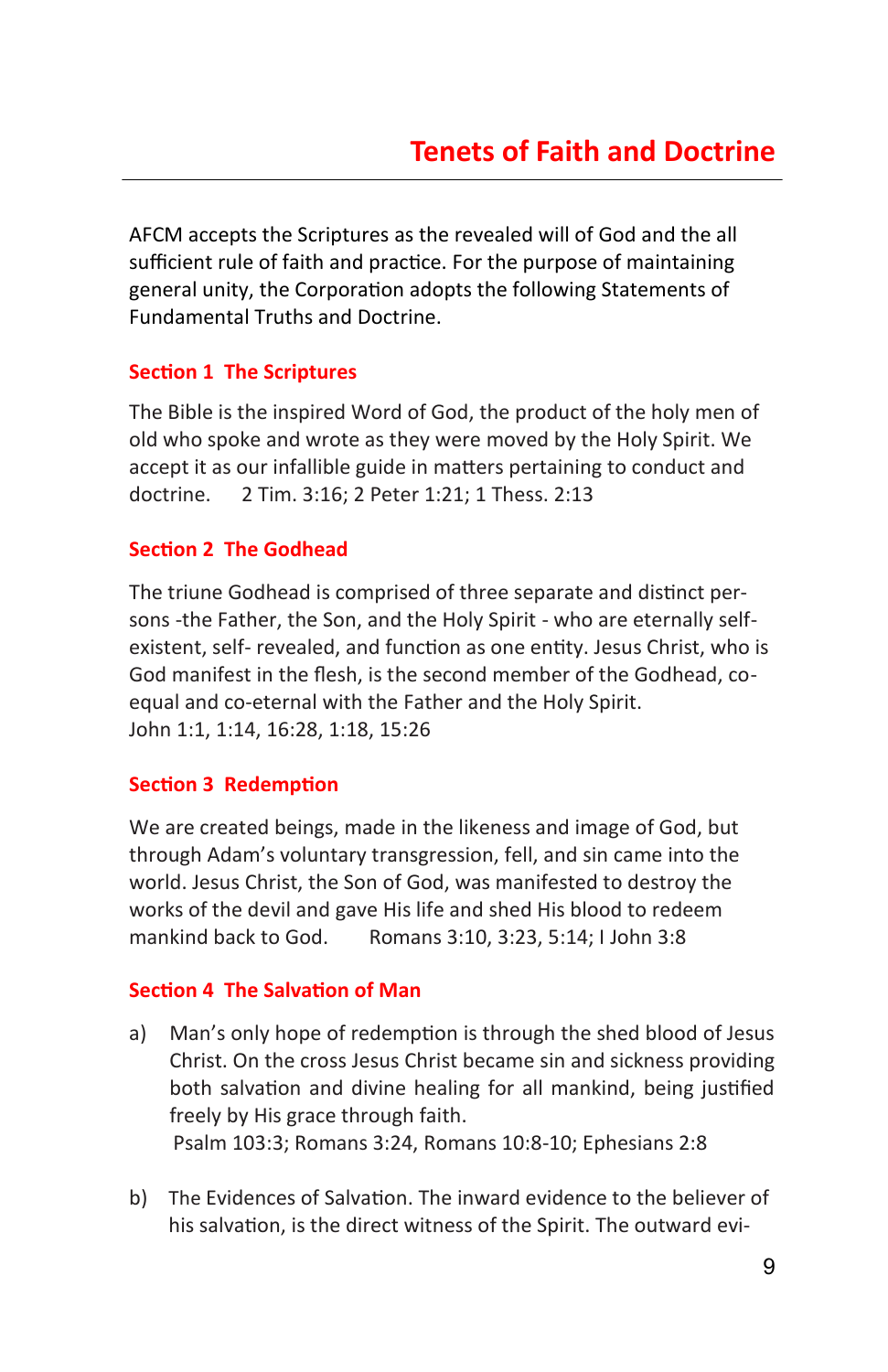ence to all men is a life of righteousness and true holiness. Romans 8:16; I John 3:23

- c) Faith and Works. Salvation is by faith in Jesus Christ and not by human works; however, our works will determine the rewards in eternity. Acts 16:3; Romans 10:9-10, 14:10-12; Ephesians 2:8-9; Titus 3:5-7; 2 Cor. 5:10
- d) Jew and Gentile alike must receive Jesus Christ as Lord and Savior and be born again before experiencing physical death. The Jew does not get a second chance to get saved after physical death with Jesus appearing to them and preaching to them. Abraham's bosom was closed and no longer exists since Jesus Christ paid for mankind's redemption in full. Today, when a Jew or Gentile is born again and experiences physical death, they are immediately in the presence of the Lord in heaven. John 3:1-18; Ephesians 1:7-10, 2:14-22; Romans 9:6-8; Galatians 3:5-16

#### **Section 5 Water baptism**

Baptism in water by immersion is a direct commandment of our Lord and is for believers only. This ordinance is a symbol of the Christian identification with Christ in His death, burial, and resurrection. Matt. 28:19; Rom. 6:4; Col. 2:12; Acts 8:35-39

#### **Section 6 Communion**

The Lord's Supper, consisting of the elements - bread and the fruit of the vine - is the symbol expressing our sharing the divine nature of our Lord Jesus Christ, a memorial of his suffering and death, a reminder of the New Blood Covenant, and a prophecy of His second coming, and is enjoined on all believers "till He come!" 2 Peter 1:4; 1 Corinthians 11:26

#### **Section 7 Baptism in the Holy Spirit**

We believe the baptism in the Holy Spirit is a gift from God as promised by the Lord Jesus Christ to all believers and is received subsequent to the new birth. This experience is accompanied by the initial evidence of the speaking in other tongues as the Holy Spirit gives utterance. Matt 3:11; John 14:16-17; Acts 1:8, 2:4, Acts 2:38-39, 10:44-46, 19:1-7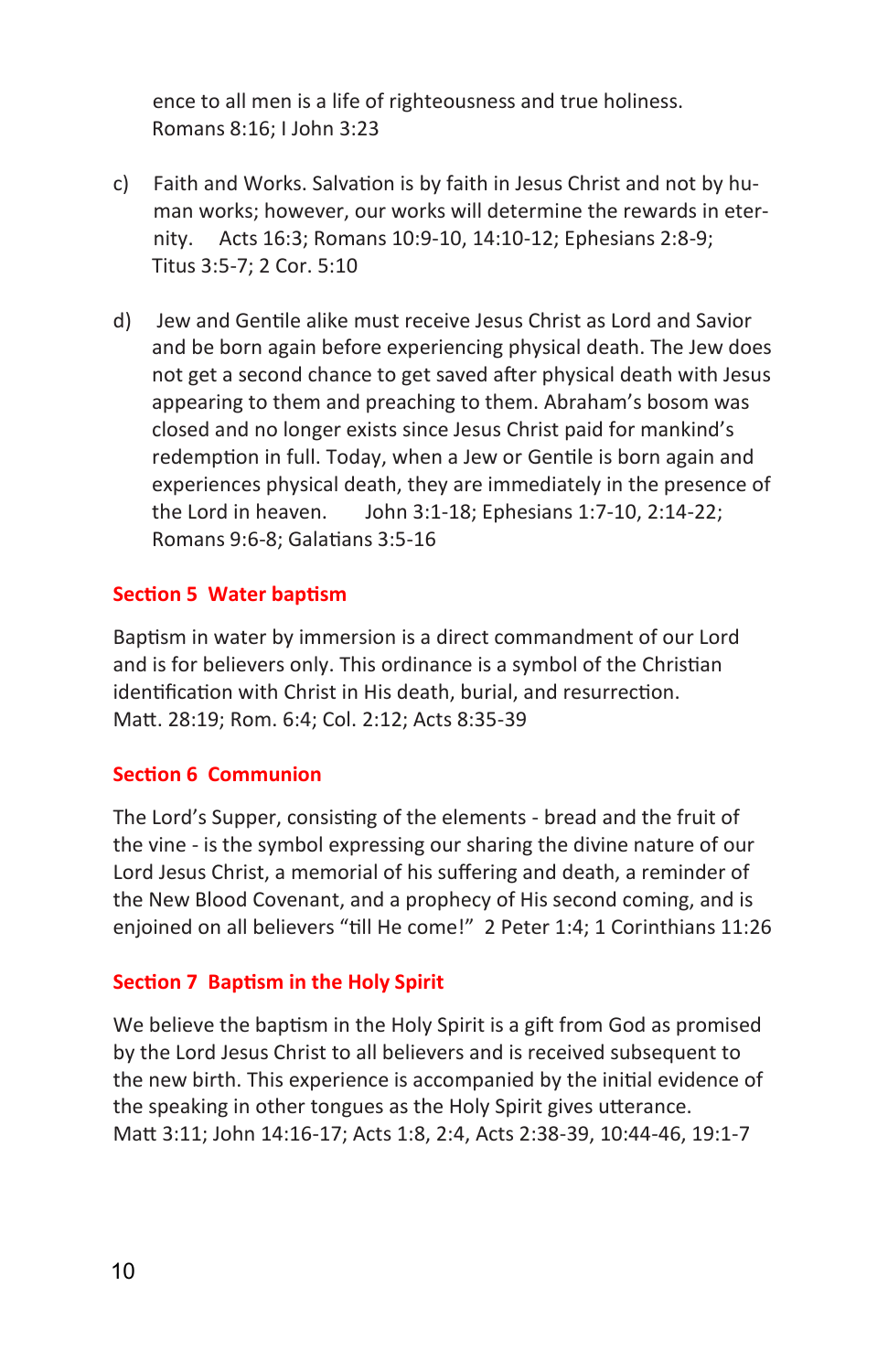#### **Section 8 Sanctification**

Sanctification is an act of separation from sin. The Bible teaches a life of "holiness without which no man shall see the Lord." The process of sanctification will change our motives, our thinking, our speaking, our behavior and our actions. The old nature will be crucified. Sanctification is an ongoing work in the life of the Christian. Galatians 5:24; Romans 12:1,2; 1 Thessalonians 5:23; Hebrews 13:12; Hebrews 12:14

#### **Section 9 The Church And Its mission**

The Church is: One New Man, One Body, One Holy Temple of the Living God made up of both Jew and Gentile. The church is the habitation of God through the Spirit, with divine appointments for the fulfillment of her great commission. Each believer, born of the Spirit, is an integral part of the general assembly and church of the Firstborn, whose names are written in Heaven. Ephesians 1:22; 2:11-22; Hebrews 12:23

#### **Section 10 Total Prosperity**

| Spiritual | John 3:3,11; 2 Cor. 5:17-21; Romans 10:9-10                                     |
|-----------|---------------------------------------------------------------------------------|
| Mental    | 2 Tim. 1:7; Romans 12:2; Isaiah 26:3                                            |
| Physical  | Isaiah 53:4-5; Matt. 8:17; 1 Peter 2:24                                         |
|           | Financial 3 John 2; Malachi 3:10-11; Luke 6:38; 2 Cor. 9:6-10;<br>Deut. 28:1-14 |
| Social    | Proverbs 3:4                                                                    |

#### **Section 11 Divine Healing**

We believe healing is provided for in the atonement of Jesus Christ. Healing is God's will for the mental, spiritual, and physical ills of mankind and is wrought by the power of God through the prayer of faith, and by the laying on of hands.

Mark 16:18; James 5:14-15; I Peter 2:24; Matt. 8:17; Isaiah 53:4-5

#### **Section 12 Eternal Retribution**

We believe that those who have physically died without accepting the redemptive work of Jesus Christ are eternally lost in the lake of fire, and therefore have no further opportunity of hearing the Gospel or for repentance. Hebrews 9:27; Rev. 19:20, 20:10-15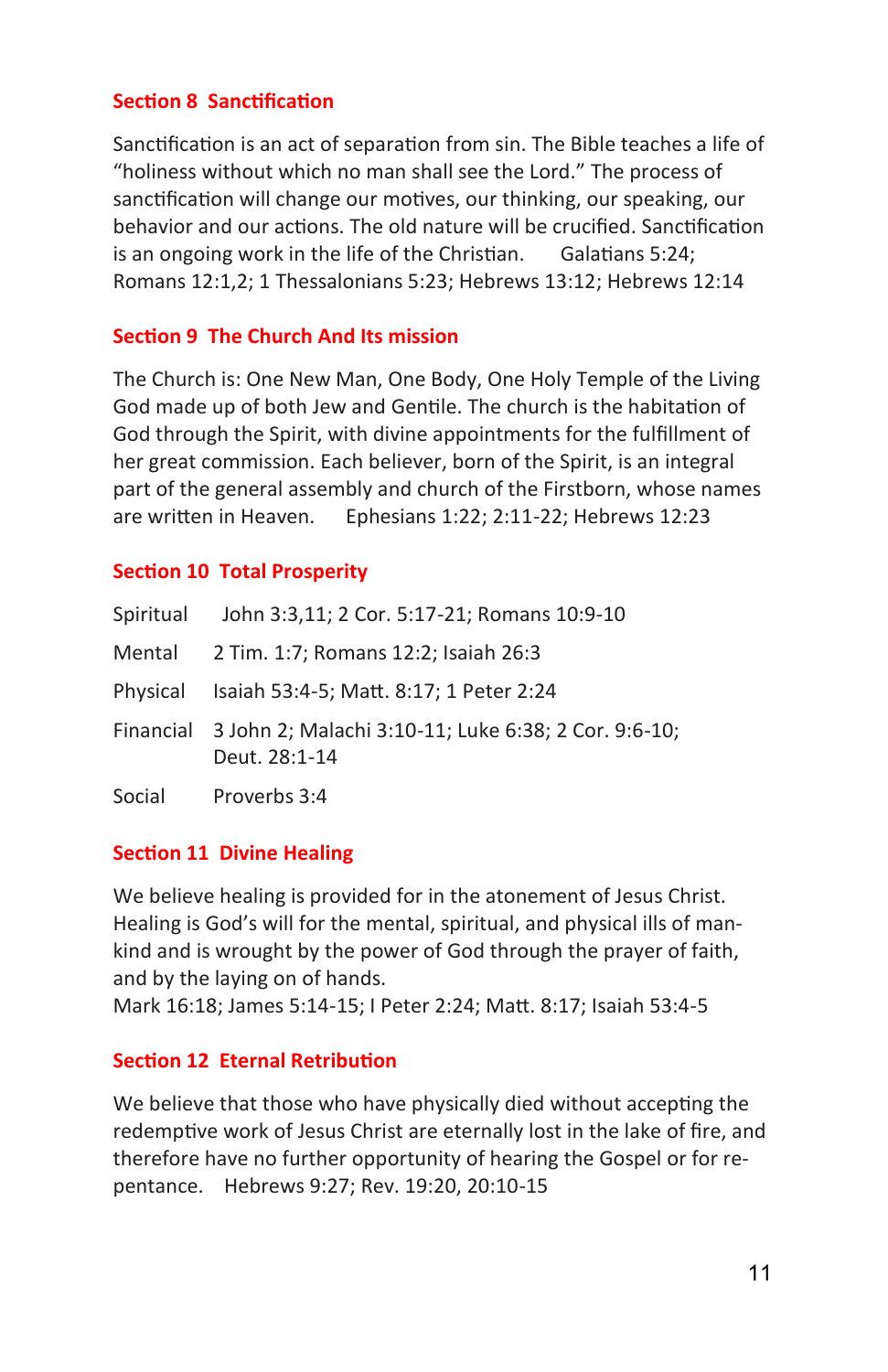#### **Section 13 The Return of the Lord**

We believe in the imminent return of our Lord Jesus Christ and the catching away of the church. At the time of the rapture, "...the dead in Christ shall rise first, then we (believers) which are alive and remain shall be caught up together with them in the cloud, to meet the Lord in the air..." Romans 11:25, 27; Acts 1:11; 1 Thess. 4:16-17; II Thess. 1:7; Rev. 19:11-16; 20:1-7

#### **Section 14 Human Sexuality**

We stand fast on the scriptures and believe that homosexuality is a sin. We determine to show compassion to all regardless of their sexual orientation, with however, no compromise .

We believe that God instituted monogamous marriage between male and female as the foundation of the family, the basic structure of human society. God has commanded that no intimate sexual activity be engaged in outside of the context of marriage between a man and a woman. Hence, sexual activities such as, but not limited to, adultery, fornication, incest, homosexuality, pedophilia, and bestiality are inconsistent with the teachings of the Bible, the Church, and a Christian life.

Accordingly, neither this organization, its churches, or its registrants shall conduct any marriages between persons of the same sex and shall not condone, support, or facilitate any activities which conflict with this tenet of faith.

Genesis 2:24, 5:1, 6:9, 19:5, 26:8-11; Lev. 18:22; Lev. 20:13; Romans 1:25-27; I Corinthians 6:9-11; I Thess. 4:1-8; I Timothy 1:9-10; Hebrews 1:25-27, 13:4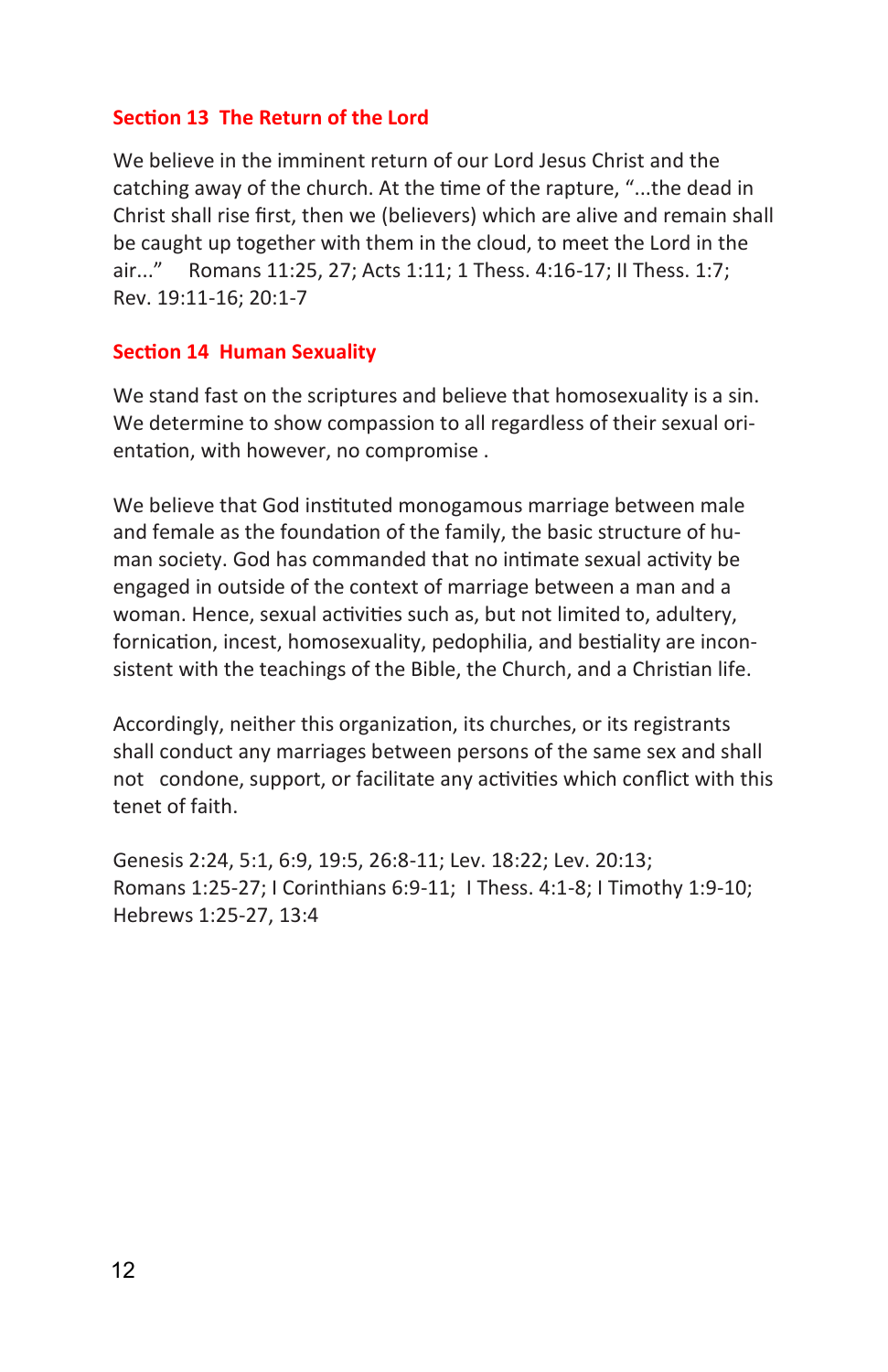The fiscal year of the Corporation shall begin on the first day of January.

# **Registration Dues**

#### **Section 1 Annual Dues**

The Board of Trustees periodically determines the amount of initiation fee, if any, and annual dues payable to AFCM by registrants.

#### **Section 2 Payment of Dues**

Dues shall be payable in advance by the last day of December in each fiscal year. Dues of a new registrant who registers on or after October 1 of the current fiscal year shall be applied to the following fiscal year.

#### **Section 3 Default and Termination of Registration**

When any registrant shall be in default in payment of dues for a period of one month from the beginning of the fiscal year or period for which such dues became payable, registration will thereupon be terminated according to the policies of the Corporation.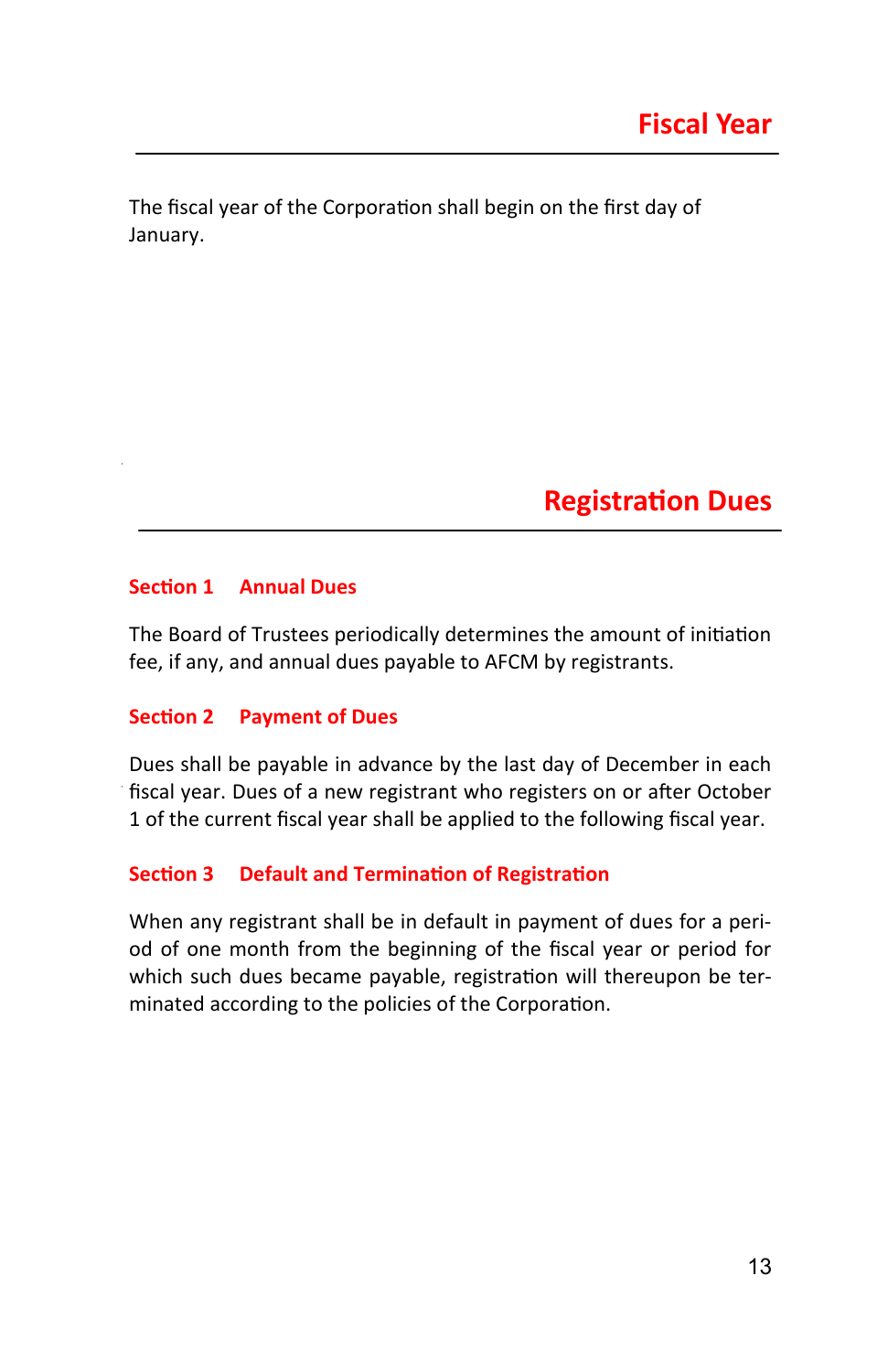# **Ministry Credentials**

#### **Section 1 Ordination and Licensing**

The Executive Committee, at the direction of the Board of Trustees, may ordain and/or license, as defined below, a person as a minister of the Gospel. The Committee examines the applicant's background, moral and religious character, and previous Bible courses and/or independent study the applicant has received. Final determination shall be within the absolute discretion of the President of AFCM.

#### **Section 2 Powers**

Every credentialed minister shall have the power to conduct religious worship services and administer the sacerdotal function of the Church of Jesus Christ which are in the furtherance of the purposes and objectives of this Corporation. Sacerdotal functions shall specifically include, but not be limited to, the giving of communion, (bringing to remembrance the death and resurrection of our Lord Jesus Christ), the conducting of marriage services and the solemnization of marriage vows (pursuant to the laws of the jurisdiction wherein said marriage and solemnization is being performed), and the conducting of funeral services.

#### **Section 3 Licensing Period**

Provisional Licensing is for a minister with no prior experience or who is new to AFCM

Ministerial Licensing is for those individuals who are working part-time or full-time in five-fold ministry. In order to apply for ministerial licensing, one who holds a provisional license must have held that credential for a period of at least one (1) year and must meet the requirements of a Licensed Minister. A review of previous ministry activity will be required.

Ordination is intended for those ministers who are working in five-fold ministry, have proven ministry experience, and are generally serving in a full time ministry. Once an individual has held a ministerial license for a one (1) year period, he/she shall become eligible to apply for ordination. However, during said one (1) year period, he/she shall have the same powers as an ordained minister, with the exception of the powers pursuant to the laws of the jurisdiction wherein marriage and solemnization is being performed.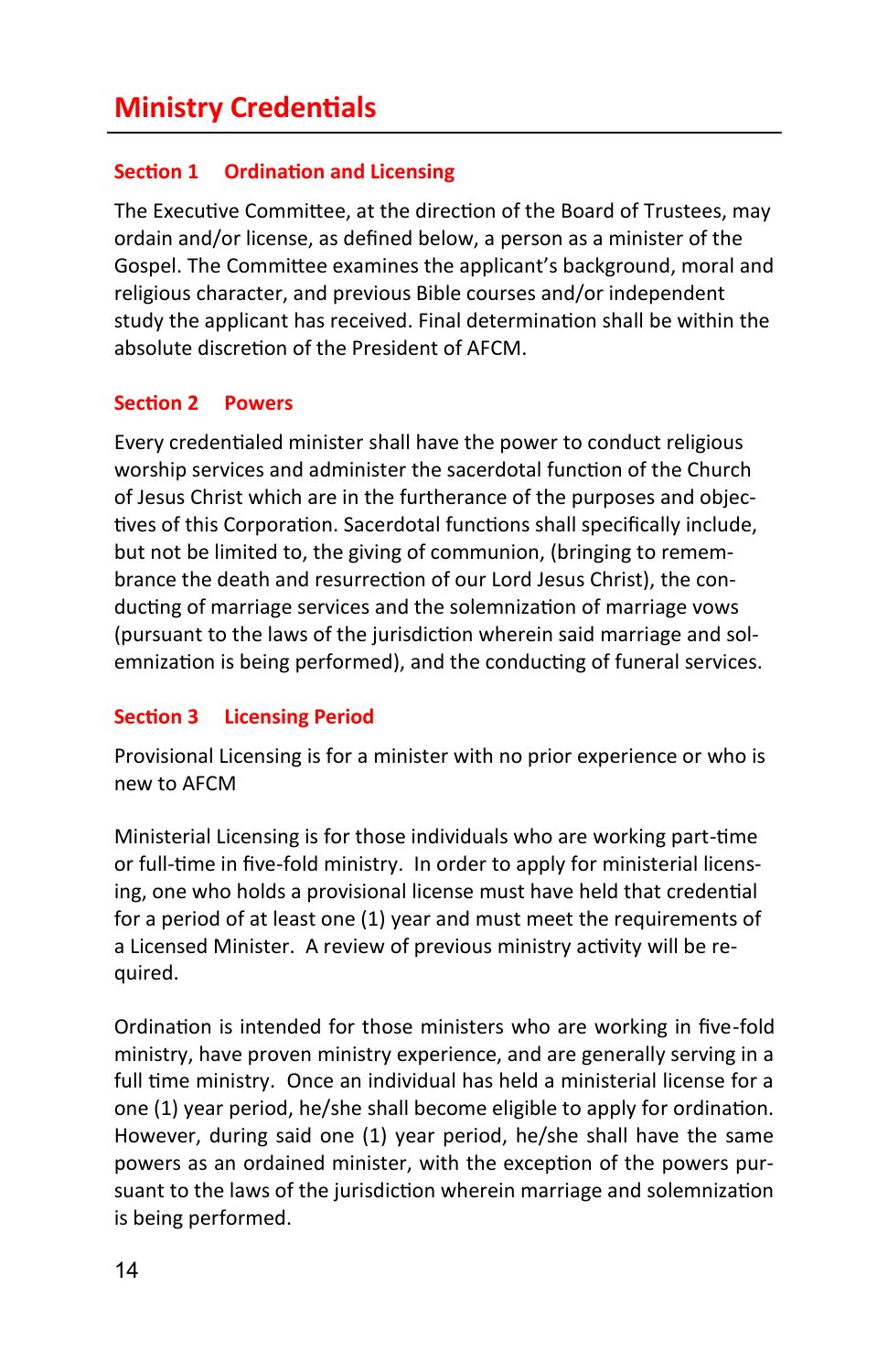#### **1. What must I do to apply for credentials with AFCM?**

- **STEP 1:** Contact the AFCM Canada office to request an application packet.
- **STEP 2:** Complete the application packet and mail it to the Regional Director of your area.
- **STEP 3**: Have recommendation forms completed and sent directly to the Regional Director of your area.
- **STEP 4:** The Regional Director's office will contact you to schedule an appointment for a personal interview so that your application can be reviewed.
- **STEP 5:** A decision will be made by the Executive Committee as to the applicant's eligibility to receive credentials from AFCM, as well as the credential level (whether Christian Worker, Provisional Licensing, Ministerial License or Ordination) awarded the applicant.

**STEP 6:** The applicant is notified of the decision by mail.

#### 2. **Who is qualified to receive ministerial credentials?**

All believers are called to minister because every believer is commanded to share the Gospel with the lost. However, ministerial credentials pertain to those believers who have the responsibility of fulfilling fulltime five-fold ministry (Apostle, Prophet, Pastor, Teacher and Evangelist). His/Her function differs from a "Christian Worker" or a person serving in the ministry of helps in that a five-fold minister is recognized by civil authorities. He/She requires a higher level of accountability.

#### **Moral qualifications:**

In order for a person to assume a leadership role in the Christian ministry, we feel that the highest standards of personal conduct are expected. This includes managing a happy and healthy home life and abstinence from the use of tobacco, alcohol (including wine), and /or illegal drugs.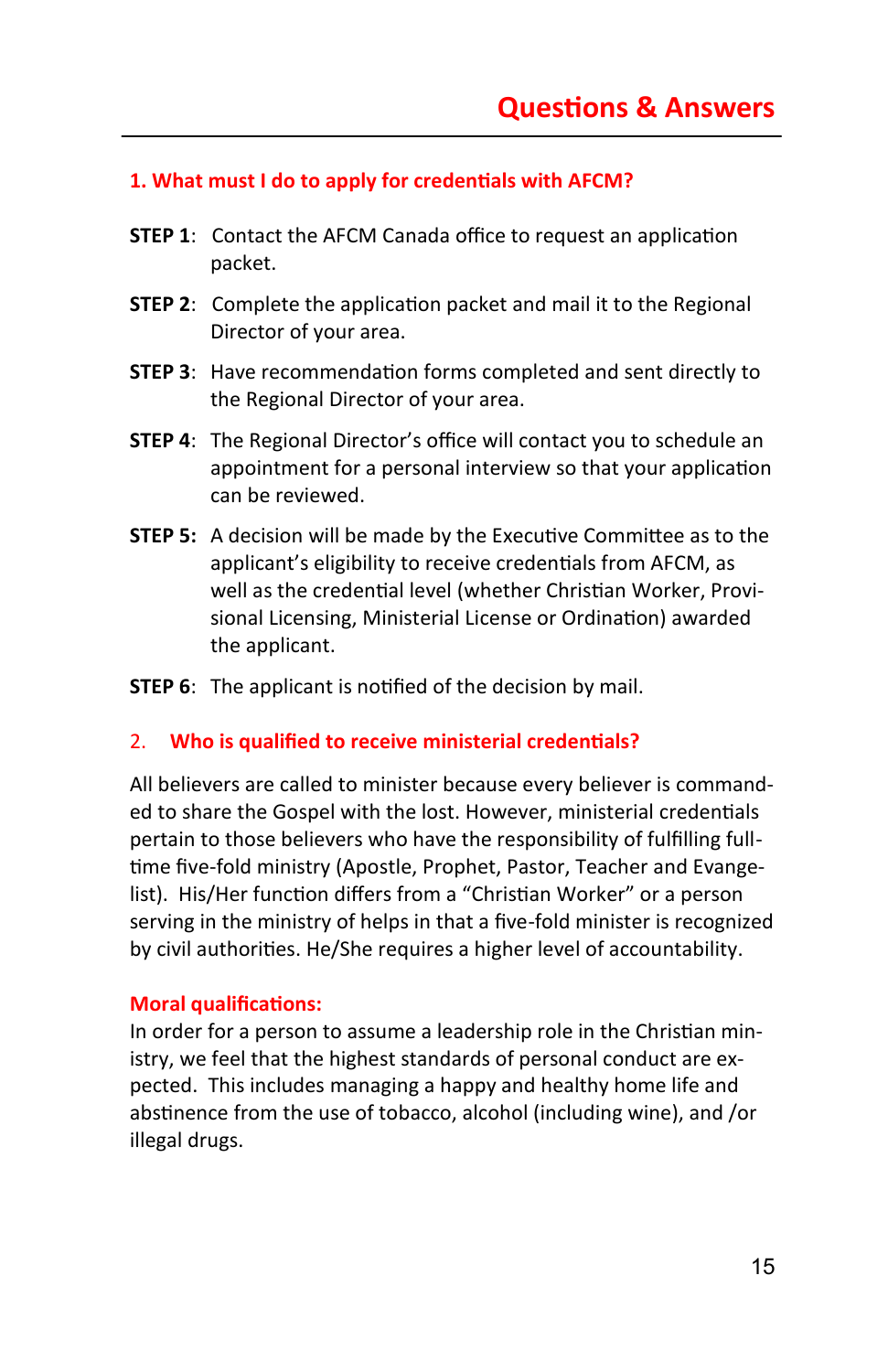The Bible establishes the spiritual and moral qualifications of five-fold ministers/elders in 1Tim. 3:2-7, as well as Titus 1:1-8.

- Blameless (1 Timothy 3:2)
- Temperate (1 Timothy 3:2)
- Sober (1 Timothy 3:2)
- Of good behaviour (1 Timothy 3:3)
- Not given to wine (1 Timothy 3:3)
- Not a striker (1 Timothy 3:3)
- Not greedy of money (1 Timothy 3:3)
- Not a brawler (1Timothy 3:3)
- Not covetous (1 Timothy 3:3)
- A lover of good (1Timothy 1:8)

#### **Eligibility for Licensing / Ordination**

AFCM uses the following criteria to test eligibility:

- One who has a divine call to a five-fold ministry.
- One who is in full-time ministry.
- One who has demonstrated this call.
- The minister must have studied and shown himself approved in handling the Word of God accurately.
- Others have recognized the call on the minister's life.
- The minister must maintain compliance with AFCM bylaws concerning doctrine and ethical standards.
- The minister must exhibit the proper fruit in character and ministry.
- The minister must devote significant time to preaching and teaching the Word of God from a recognized ministerial position requiring five -fold ministry.
- The minister should by virtue of his office, administer the ordinances of the church and conduct weddings/funerals.
- Except in church planting, a minister should derive most of his income from his ministerial duties.

The above mentioned requirements should not be construed as to minimize the importance of individuals who are involved in other forms of ministry; however, AFCM recognizes the need for establishing minimum requirements for those who intend to receive ministerial credentials.

AFCM recognizes ministers from other fellowships, but transfer of a minister's credentials will not be accepted unless the minister meets the requirements as set forth in the AFCM bylaws.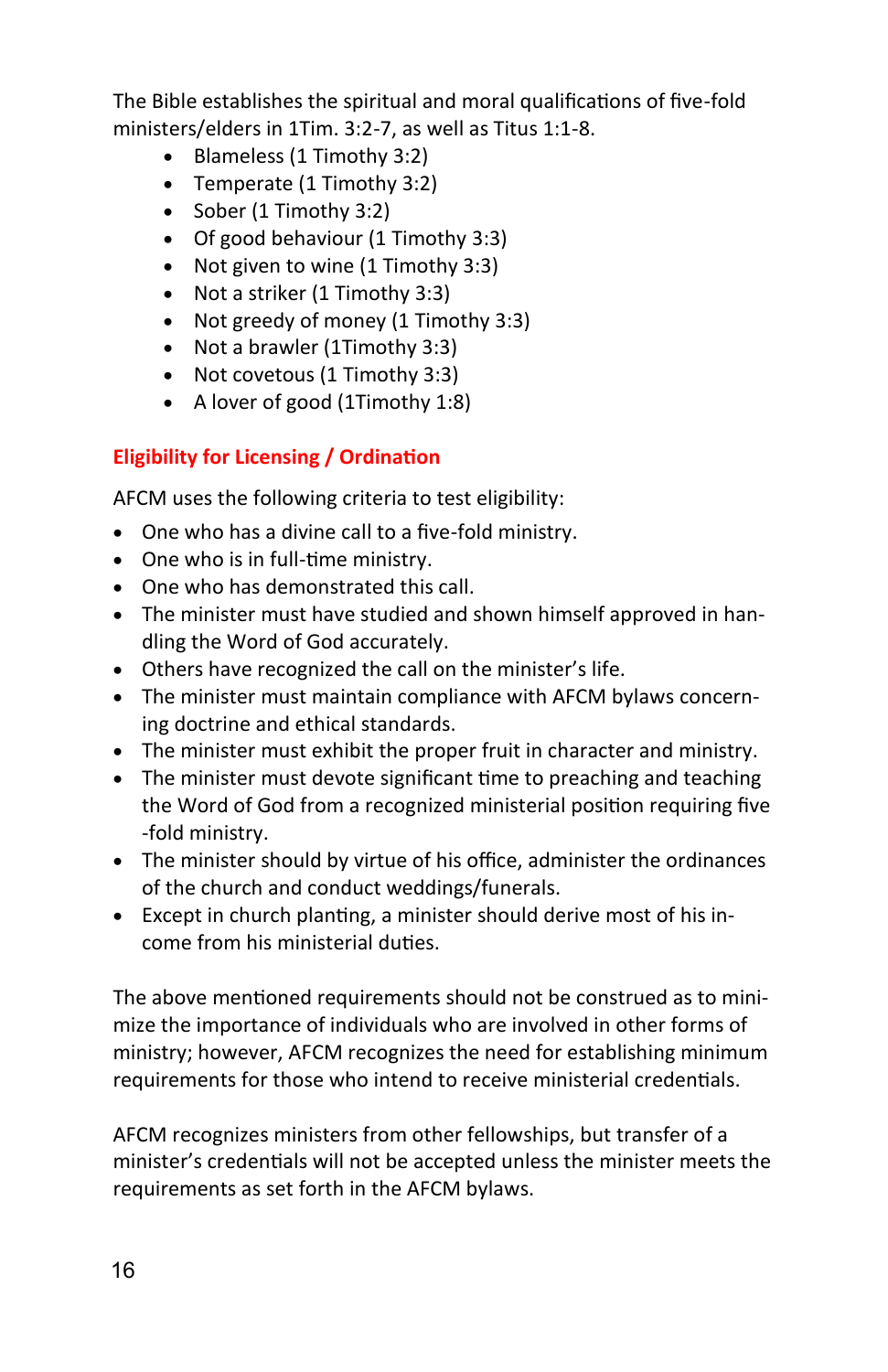#### **3. What is the difference between Provisional Licensing, Ministerial Licensing and Ordination?**

Provisional Licensing is for a minister with no prior experience or who is new to AFCM. Once a minister has held a provisional license for a one (1) year period, he/she may request ministerial licensing credentials by mailing a written request to the AFCM Canada office. In order to request ministerial licensing, one who holds a provisional license must meet the requirements of a Licensed Minister.

Ministerial Licensing is for those individuals who are working part-time or full-time in five-fold ministry. In order to apply for ministerial licensing, one who holds a provisional license must have held that credential for a period of at least one (1) year and must meet the requirements of a Licensed Minister. A review of previous ministry activity will be required.

Ordination is intended for those ministers who are working in five-fold ministry, have proven ministry experience, and are generally serving in a full time ministry. Individuals must have held ministerial licensing with AFCM for a period of at least one (1) year and must meet the requirements of an Ordained Minister to request Ordination status.

#### 4. **Do I need to renew my credentials annually?**

Yes. If initial application to AFCM has been submitted prior to the October 1 cut-off date, a renewal application must be completed and returned to the AFCM Canada office with dues payable for the following fiscal year and postmarked no later than December 31.

#### 5. **May I hold credentials with AFCM and another licensing/ordaining body?**

Yes. There may be situations where a minister is credentialed through another organization and wishes to enjoy the benefits of licensing/ ordination with AFCM as well.

#### 6. **May I hold licensing or ordination credentials with another body and be a "Registrant Only" with AFCM?**

Yes. "Registrant Only" status is for those who choose to keep their ministry credentials with another organization as well as enjoy the benefits of registration with AFCM. For example, if the organization is unable to provide fellowship in the geographic region where the minister resides, he/she may join AFCM.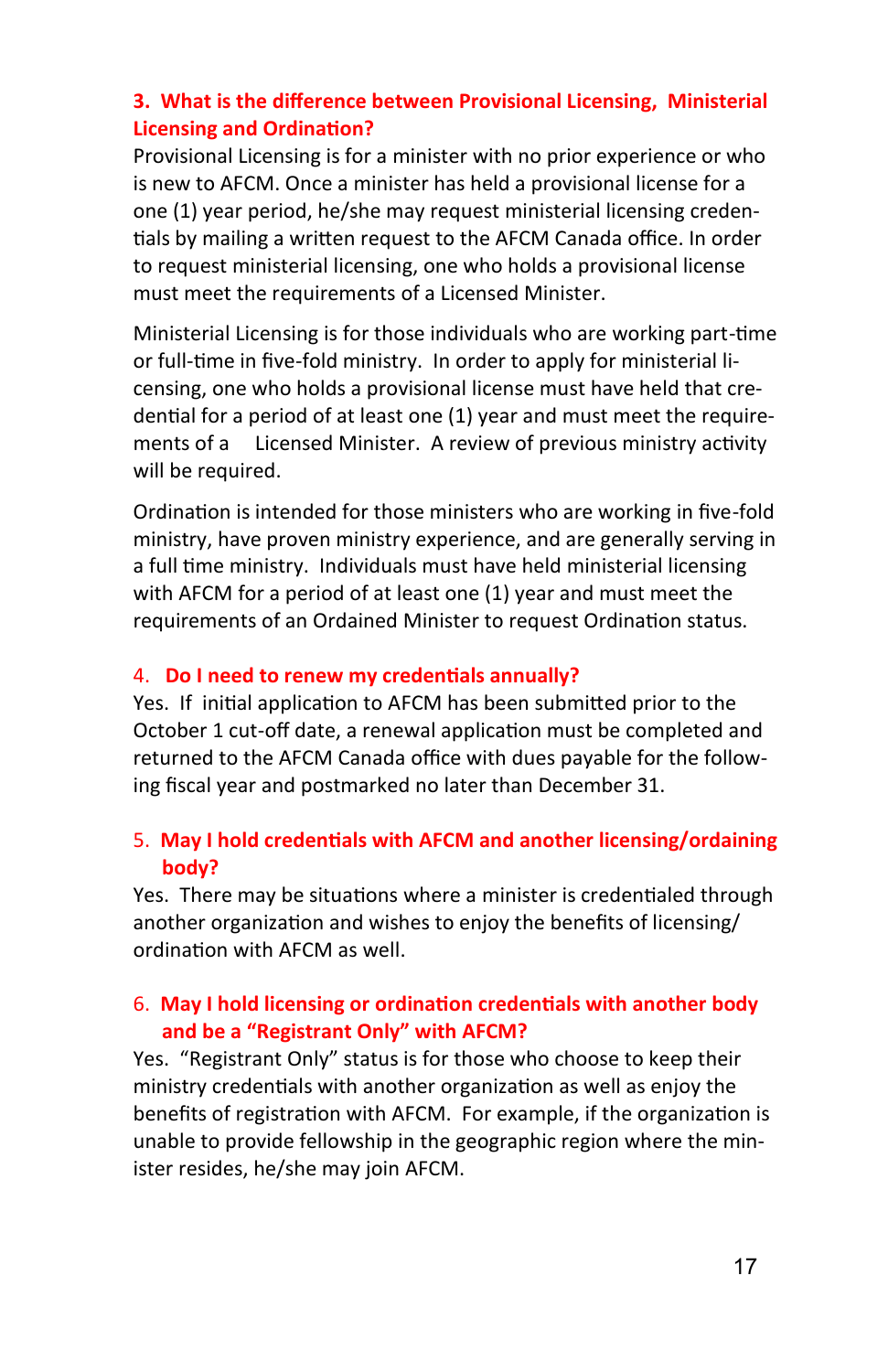#### **7. May I be a registrant of AFCM without having ministerial credentials?**

Yes. If you are actively working in a Christian ministry environment (church, ministry, institution, organization), you may qualify for "Church Worker" status when recommended by your Pastor.

#### **8. If I hold credentials with another body, and am a "Registrant Only" with AFCM, to which body should I submit in matters of discipline?**

To the body who holds your ministry credentials.

# **Church Association**

Many ministers desire to associate their church with AFCM. To associate your church, you may contact the AFCM Canada Office for an application form.

#### **Associate Churches**

These churches already have a Canada Revenue Agency charitable BN number, but desire the accountability of submitting to the President and/or Canadian Director of AFCM and enjoy the benefit of receiving their counsel and support.

#### **Benefits of Being an Associate Church**

As an associate church, there is spiritual covering that naturally occurs because of the greater responsibility that AFCM takes in having the affiliate church under its protection. As a covering, AFCM stands ready to help you spiritually with matters that may arise.

# **Communication & Information**

Canada has been divided into regions over which Regional Directors have been placed. These directors represent the President of AFCM and the AFCM Canada Director in the coordination and operation of all activities pertaining to AFCM in their respective regions. Missionaries and travelling ministers should communicate with AFCM through the region in which their home church is located.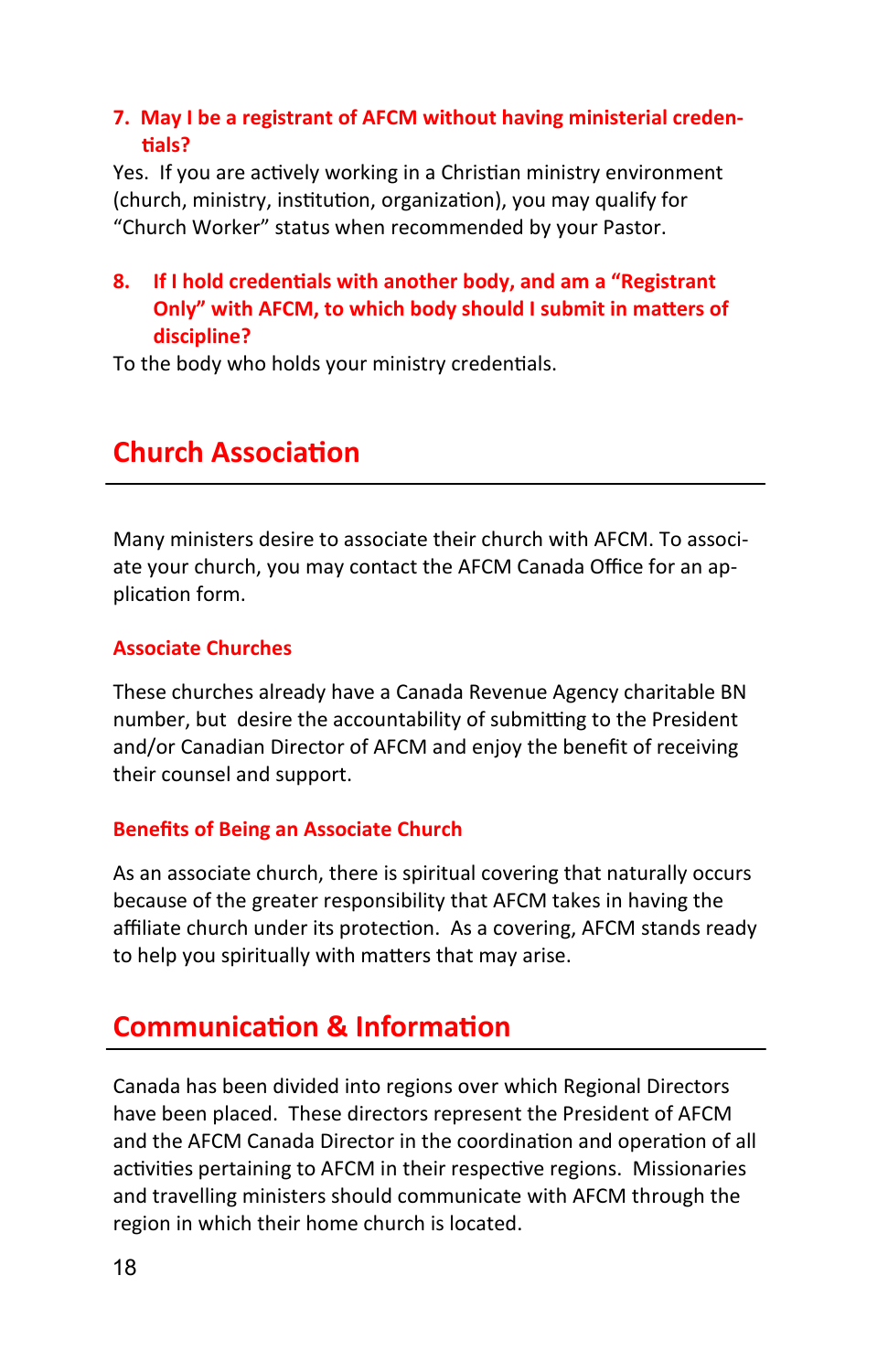through the AFCM Canada office. The meetings with meetings with meetings with  $\frac{1}{n}$ Those ministers without a home church may communicate directly

Registrants of AFCM are encouraged to communicate with their Regional Directors to allow them to assist in answering questions and meeting needs. If further assistance is necessary, the Director may contact the AFCM Canada office.

# **AFCM Canada Leadership**

| <b>Canadian Director/President</b> | Dr. Jim Kaseman<br>c/o (604) 539-2047<br>afcmcan@telus.net                                           |
|------------------------------------|------------------------------------------------------------------------------------------------------|
| <b>Regional Directors:</b>         |                                                                                                      |
| British Columbia & Alberta         | Pastor Steve Green<br>Breton, AB<br>(780) 696-3500 or (780) 898-4648<br>the green family@hotmail.com |
| Saskatchewan & Manitoba            | Pastor Les Mandtler<br>Saskatoon, SK<br>(306) 934-0472 or (306) 280-3505<br>Imandtler@shaw.ca        |
| Ontario                            | <b>Pastor Bev Hicks</b><br>Haliburton, ON<br>(705) 457-7524<br>pastorbev@northlandfaithchurch.ca     |
| <b>Ouebec &amp; the Maritimes</b>  | Pastor Chantale Paul-Hus<br>Sherbrooke, QC<br>(819) 864-1929 or (819) 437-1439<br>rcpaulhus@bell.net |